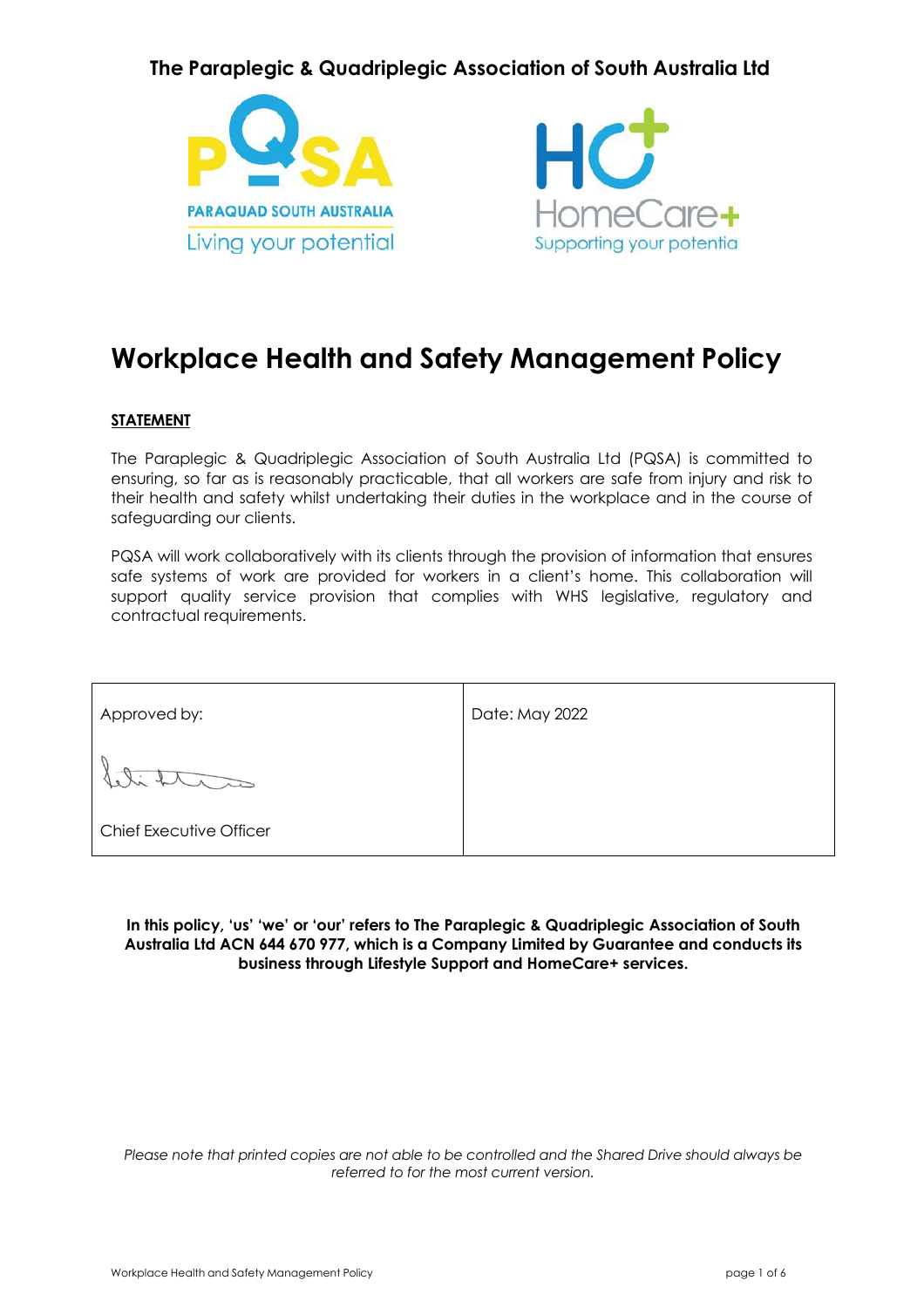# **SCOPE**

Compliance with this Policy is a condition of appointment for all workers engaged to provide services on behalf of PQSA.

# **DEFINITIONS**

Refer to the PQSA Policy and Procedure Definition Glossary

## **RESPONSIBILITIES**

It is PQSA's responsibility to communicate its policies and procedures to all workers on a systematic basis. Individual Directors and Supervisors are responsible for monitoring workers' understanding of their obligations and need for compliance with policies and procedures. Workers are responsible for complying with all PQSA policies and procedures

# **POLICY**

PQSA will implement a work health and safety management system which documents its overall WHS objectives and commitment to improving WHS performance.

This policy will be authorised by the Senior Leadership Team and will:

- be appropriate to the nature and scale of PQSA's Risks
- include a commitment to establish measurable objectives and targets to ensure continued improvement aimed at the elimination of work- related injury and illness
- include a commitment to comply with all relevant WHS Legislation
- be documented, implemented, maintained and communicated to all employees
- be available to all interested parties
- be reviewed periodically to ensure it remains relevant and appropriate.

#### **Responsibilities of the Board**

The Board Committee is responsible for promoting and maintaining workplace health and safety (WHS).

It is the responsibility of the Board to:

- establish systems that provide for the health and safety of all persons in the organisation
- ensure that these WHS policy and work safety procedures are effectively implemented
- conduct an biannual review of WHS Management policy
- oversee the annual review of WHS performance as reported by the WHS Committee

#### **Responsibilities of PQSA Leadership Team**

The PQSA Leadership Team will have primary responsibility for implementation of WHS&E policy and take all practical measures to ensure that:

- the workplace is safe and without risks to health
- the behaviour of all persons in the organisation is safe and without risk to health
- discussion about WHS issues at regular meetings is in place for all teams.

The PQSA Leadership Team will take responsibility for coordination and oversight of the following:

Ensuring safety responsibilities are clearly defined and understood

- review the requirements of relevant state legislation
- include safety information and responsibilities in induction
- develop clear instructions on how to deal with safety issues
- train supervisors in their role in ensuring safety in the workplace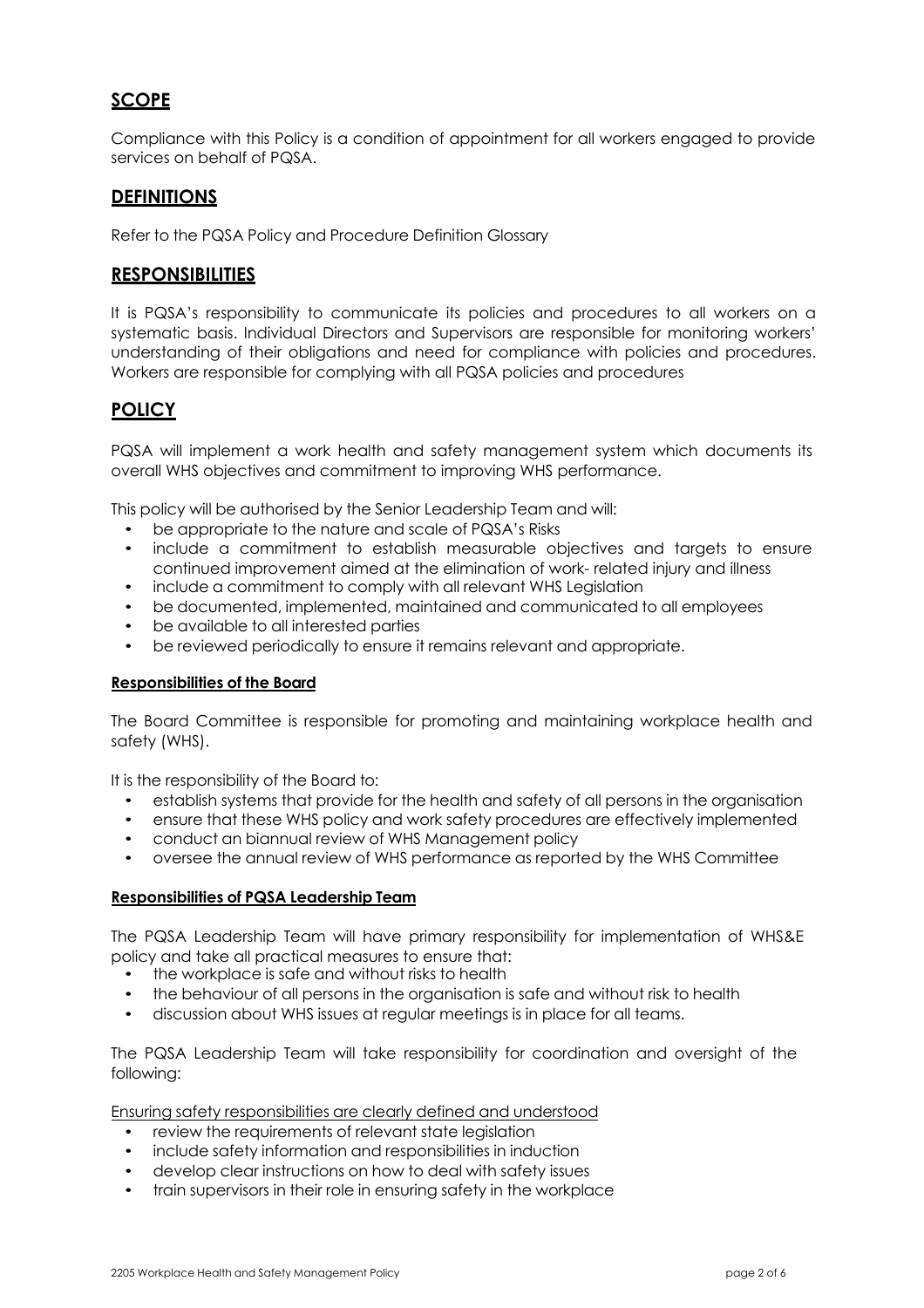Undertaking hazard and risk assessment

- identify/record the hazards
- identify all affected by the hazard and how it is managed
- evaluate the risk
- identify/record and prioritise appropriate control measures
- review resources to support safety initiatives
- review workplace data for themes or trends to identify what training or education may be needed
- consult with individual workers to assess what issues may be affecting them
- action to eliminate or reduce harm may include referring the risk to the LeadershipTeam, or measures to ensure the security of the workplace
- People and Culture Team to monitor for individual workers with high levels of risk

#### Developing and implementing safe work procedures

- write safety procedures for all key functions
- train all workers in safe work procedures
- ensure safe equipment is purchased, maintained and used properly

#### Monitoring and reviewing safety performance

- build safety into Group business plans
- promote safety as part of PQSA's key accountabilllities in every role position description
- provide ongoing training
- preview procedures when there are changes in the workplace or after an incident

#### Managing workplace injuries

- workers will be provided with First Aid and/or transport arranged to medical treatment
- workers will report all injuries and incidents to their Supervisor as soon as practicable following a safety incident, including reporting via the FOUR database
- the Senior WHS Consultant will record all worker hazards in a register of incidents and injuries

#### Worker's Compensation Insurance Policy

- ensure Policy is up to date for number of employees and roles performed
- notify Workers' Compensation insurer of any significant injuries within 48 hours

#### Return to Work Program

PQSA will lead a coordinated and managed Program that integrates all aspects of injury management (including treatment, rehabilitation, re-training, claim management and employment management practices) for the purpose of achieving optimum results in terms of a timely, safe and durable return to work for injured Workers.

#### PQSA will:

- arrange a suitable person to explain the return to work process to the injured worker
- ensure that the injured worker is offered the assistance of an accredited rehabilitation provider if they are not likely to resume their pre-injury duties, or cannot do so without changes to the workplace or work practices
- arrange for suitable duties that are consistent with medical advice and that are meaningful, productive and appropriate for the injured worker's physical and psychological condition

#### **Responsibilities of the Senior WHS Consultant**

The Senior WHS Consultant will develop and maintain an integrated Work Health and Safety management system which aims to ensure so far as reasonably practical that all workers perform their work -related tasks in a safe working environment.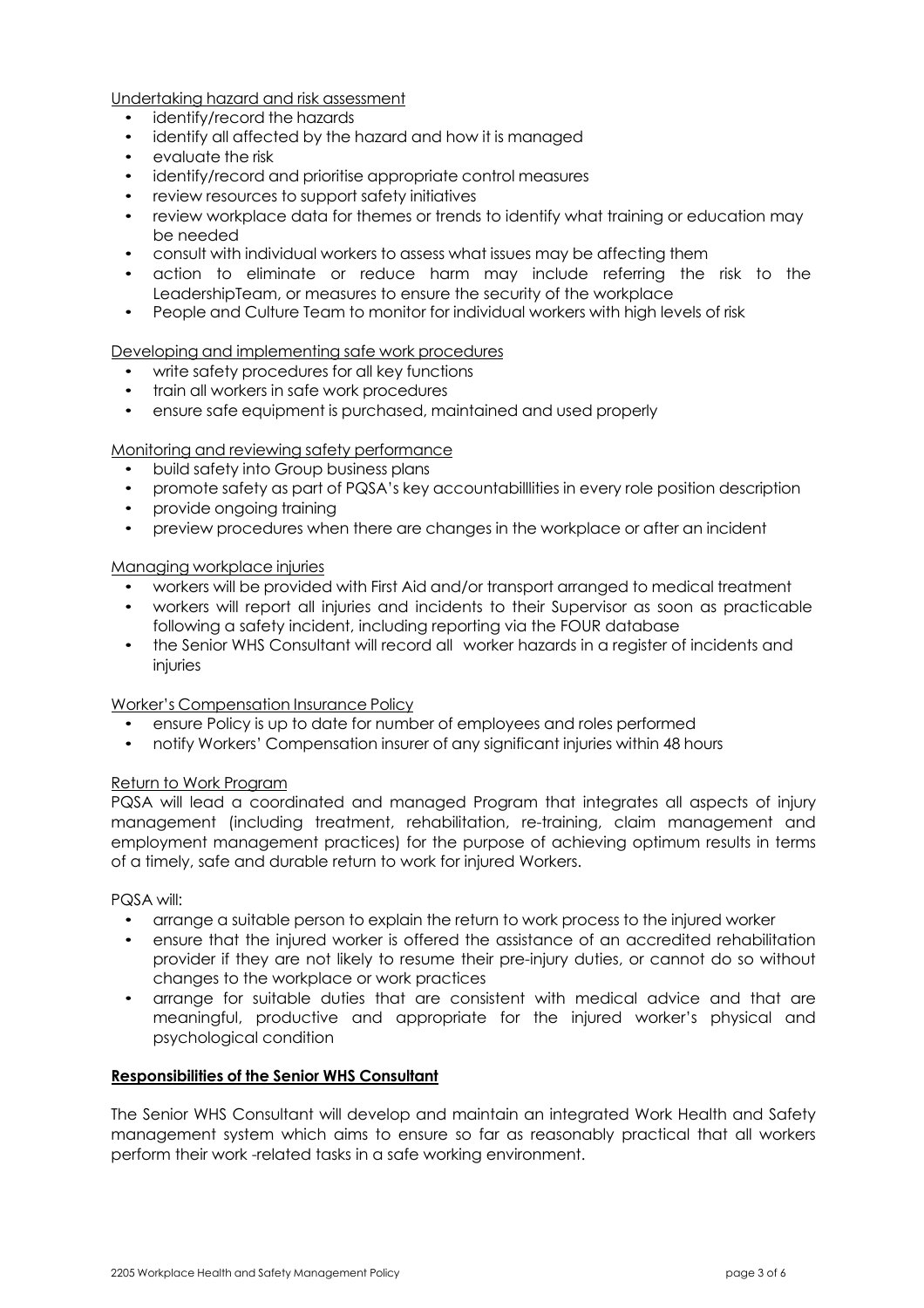In implementing these responsibilities the Leadership team will ensure:

- the dissemination of information about WHS to all staff
- regular consultation with workers including volunteers about matters impacting on WHS
- the maintenance of a log of hazards, incidents and injuries, and the use of this information to identify risk throughout the organisation
- the conduct of annual audits and / or inspections of health and safety risks throughout the organisation and at regional locations and development of control measures.

Where the Senior WHS Consultant does not have the necessary authority to fix a particular issue, they will report the matter promptly, with any recommendations for remedial action, to the Director of People and Culture, and where necessary, to the relevant Director.

#### **Responsibilities of Workers and Volunteers**

All workers and volunteers are required to follow WHS policy and safety procedures and:

- report observed safety hazards to the Senior WHS Consultant via the FOUR Database
- participate in consultation and training about WHS
- observe and promote safe working practices.

#### **WHS Committee**

The Senior WHS Consultant will act as the Work Health and Safety Officer and will establish an ongoing consultative mechanism with workers and volunteers, through a Work Health and Safety Committee which will be composed of PQSA Leadership Team members and all regional HSR Representatives.

#### **Training in WHS**

WHS training is conducted at all levels of the organisation commensurate with the needs of individuals.

A structured system exists to ensure safety related training is conducted by suitably qualified or competent personnel to meet the needs of individuals to carry out tasks related to their job.

Assessment of individuals ensures personnel are competent prior to them undertaking tasks.

#### **WHS Consultative Framework**

PQSA will adopt a consultative framework for addressing WHS to ensure it:

- meets the requirements for consultation under the Work Health and Safety Act (SA), 2012
- draws on the knowledge, experience and ideas of workers, including volunteers and encourages their participation and input to improve the management of WHS.
- The Work Health and Safety Act, (SA) 2012 requires that consultation be undertaken in the following circumstances:
- when changes that may affect health, safety or welfare are proposed to the
	- o premises where persons work
	- o systems or methods of work
	- o equipment used for work
	- o substances used for work
- when risks to health and safety arising from work are assessed or when the assessment of those risks is reviewed
- when decisions are made about the measures to be taken to eliminate or control risks
- when introducing or altering the procedures for monitoring risks (including health surveillance procedures)
- when decisions are made about the adequacy of facilities for the welfare of employees.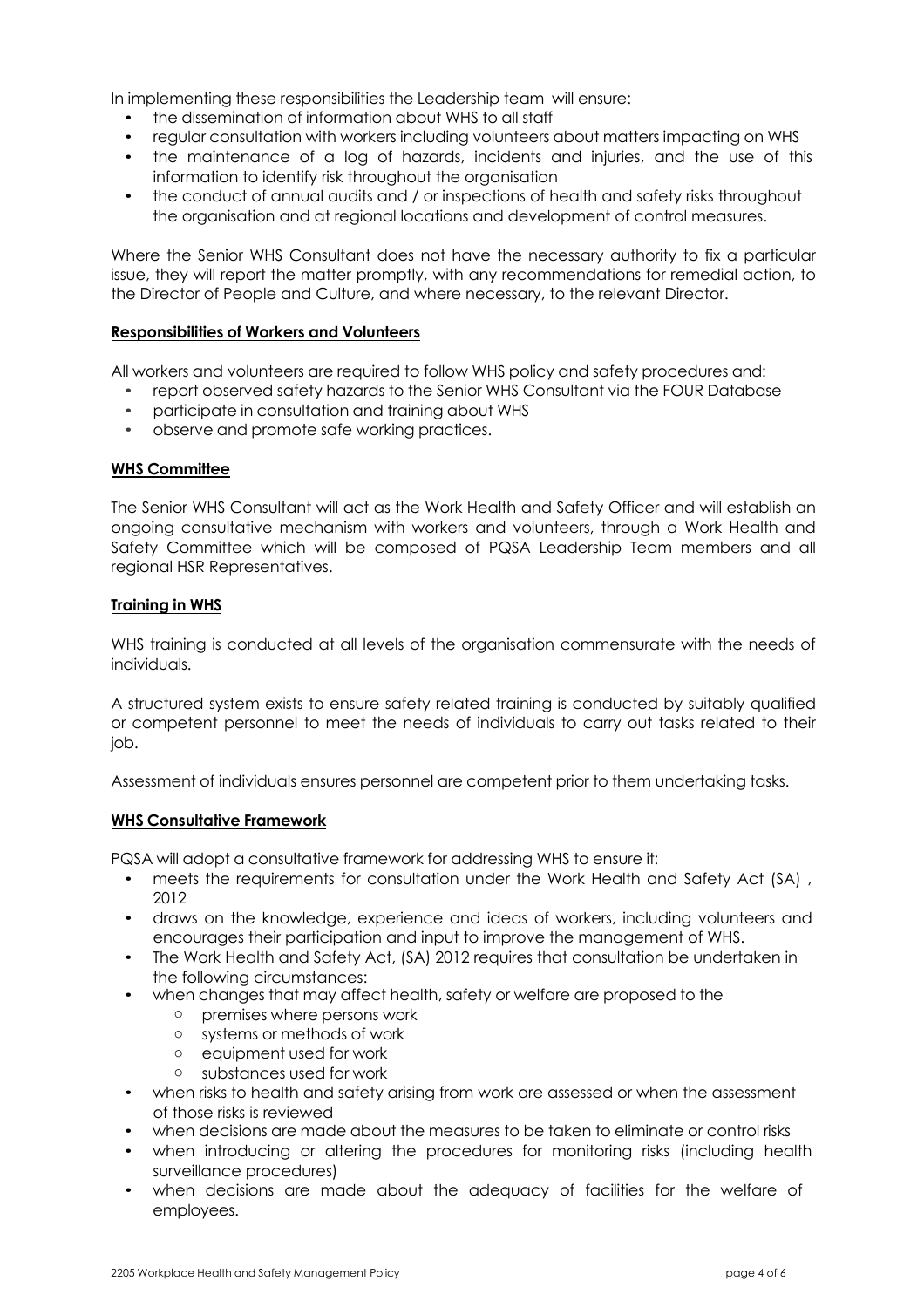#### **Managing workplace injuries**

PQSA will keep a register of hazards, incidents and injuries via the FOUR reporting platform*.*

The data custodians will be delegated members of the People and Culture team and will be used to record:

- all injuries and incidents that occur to workers, volunteers and visitors while on the premises
- any hazards and incidents involving clients, workers and volunteers
- all critical incidents irrespective of any actual injury occurring.

In the event of a workplace injury:

- it is the workers's responsibility to notify PQSA, or their immediate supervisor, of any injury within 24 hours, and to complete the FOUR App to register the incident and injury as soon as is practicable
- if an injury is reported, the responsible Team Leader, Supervisor/Client Services Officer (CSO) will ensure that the injured person has received appropriate first aid and/or medical treatment and will conduct an investigation of the incident in order to prevent a recurrence
- when the Team Leader, Supervisor/Client Services Officer is notified of a work related injury they will notify People and Culture who will monitor the worker's capacity and fitness for work
- for a 'significant/serious injury' the Statutory Reporting Requirements will be followed (As defined in the Work Health and Safety Act, (SA) 2012)
- the workers compensation insurance company will be notified within 48 hours. For other types of injury the insurance company will be notified within 7 days.

#### **Workers' Compensation**

PQSA complies with all statutory requirements in relation to the provision of insurance against work related injury. A workers compensation insurance policy will be kept current for the number of workers and the roles performed.

If a worker requires time off as a result of their injury, a medical certificate must be obtained from their doctor, so that a worker's compensation claim may be lodged.

The certificate must be forwarded to People and Culture so that the appropriate paperwork may be completed for the insurer. The workers compensation claim must be lodged within seven (7) days of the injury occurring. The decision about whether the claim is accepted or not rests wholly with the insurance provider.

# **RELATED LEGISLATION**

- Return to Work Act 2014
- Work Health and Safety Act 2012
- Work Health and Safety Regulation 2012

## **SUPPORTING PQSA DOCUMENTATION**

• Capacity for Work Form

## **BREACHES OF THIS POLICY**

A **breach** of this policy is grounds for disciplinary action, up to and including termination of employment. Ignorance of these procedures will not generally be accepted as an excuse for non-compliance. Only in extreme circumstances and where such ignorance can be demonstrated to have occurred through no fault of the individual concerned will PQSA accept such an argument.